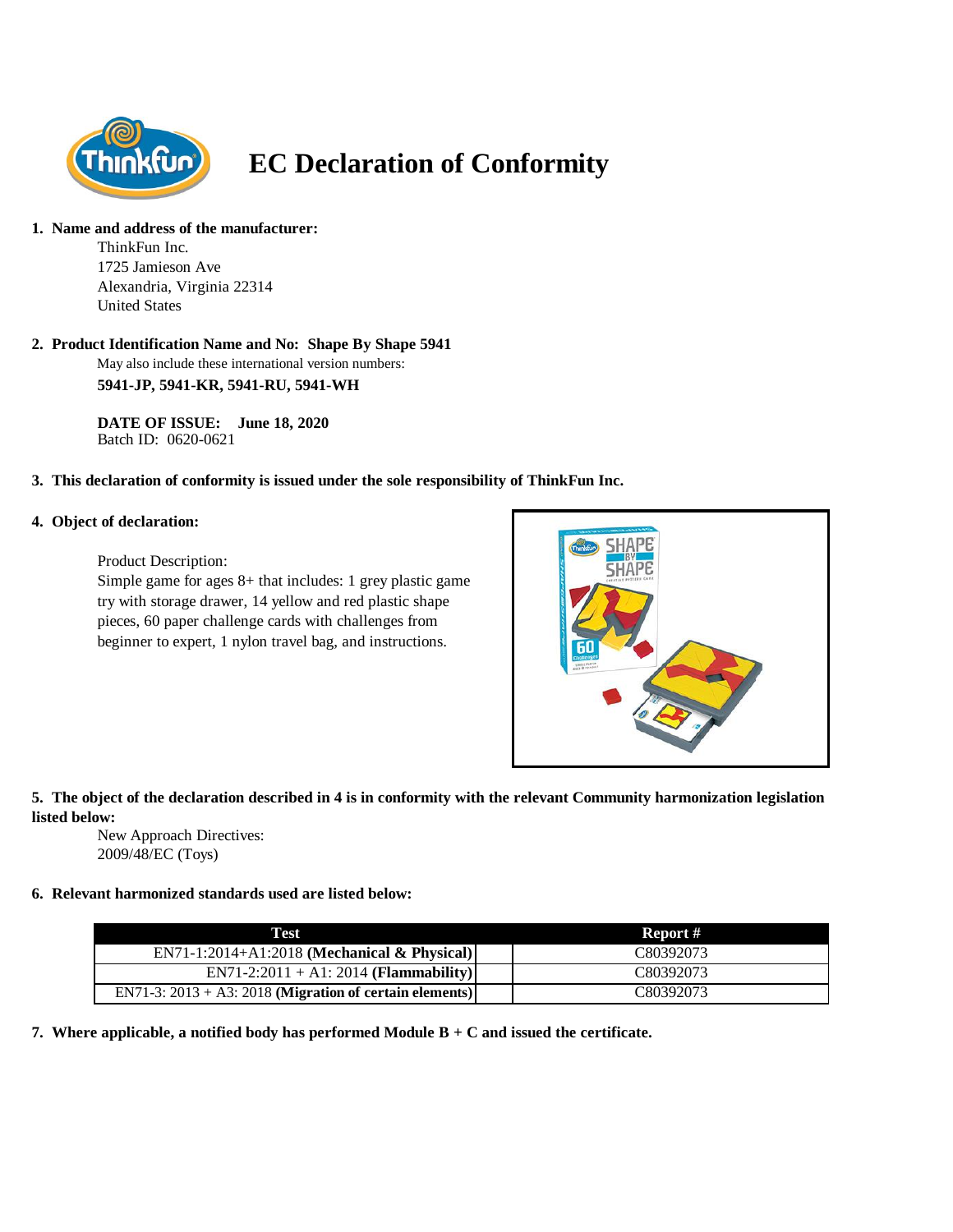# **8. Additional Information:**

The object of declaration is also in conformity with the following standards/regulations:

| <b>Test</b>                                                                                                    | Report #  |
|----------------------------------------------------------------------------------------------------------------|-----------|
| REACH Annex XVII (Cadmium)                                                                                     | C80392073 |
| <b>REACH Annex XVII (Phthalates)</b>                                                                           | C80392073 |
| <b>REACH Annex XVII (Azo Dyes)</b>                                                                             | C80392073 |
| 94/62/EC (Heavy Metals Requirements on Packaging                                                               |           |
| and Packaging Waste)                                                                                           | C80392073 |
| Determination Of Polycyclic Aromatic Hydrocarbon [Point                                                        |           |
| 50 Of The Annex XVII Of The Regulation (EC) No.                                                                |           |
| 1907/2006 (REACH) With Further Amendment                                                                       | C80392073 |
| Determination Of Pentachlorophenol [Point 22 Of The                                                            |           |
| Annex XVII Of The Regulation (EC) No. 1907/2006                                                                |           |
| (REACH) With Further Amendment]                                                                                | C80392073 |
| Determination Of Pentachlorophenol[German Ordinance                                                            |           |
| on Prohibition of Chemical (ChemVerbotsV) Attachment                                                           |           |
| 15]<br>Determination Of Benzene Content [Point 5 Of The Annex                                                  | C80392073 |
| XVII Of The Regulation (EC) No. 1907/2006 (REACH)                                                              |           |
| And Further Amendment]                                                                                         | C80392073 |
|                                                                                                                |           |
| Determination Of HBCDD As Per Client's Specification.<br>Determination Of PBBs & PBDEs Content As Per Client's | C80392073 |
| Specification [(EU) No. 757/2010 And (EU) No.2016/293                                                          |           |
| Amending Regulation (EC) No 850/2004 On Persistent                                                             | C80392073 |
| [Bedarfsgegenständeverordnung Annex 1 (to § 3)]                                                                |           |
| Substances which may not be used in the manufacture or                                                         |           |
| treatment of certain consumer goods]                                                                           | C80392073 |
| Determination Of Flame Retardant Content [Point                                                                |           |
| 4,7,8,44,45 Of The Annex XVII Of The Regulation (EC)                                                           |           |
| No. 1907/2006 (REACH) With Further Amendment]                                                                  | C80392073 |
| Flame                                                                                                          |           |
| Retardant (PBBs & PBDES) As Per Client's Specification                                                         |           |
| w/ Reference to Chem. Verbots V                                                                                |           |
| Regulation.                                                                                                    | C80392073 |
|                                                                                                                |           |
| Aniline referring to Regulation (EC) 1907/2006 (limit)                                                         |           |
| of 30mg/kg)                                                                                                    | C80392073 |
| Content of lead according to Regulation (EC) 1907/2006                                                         |           |
| Annex XVII                                                                                                     | C80392073 |
|                                                                                                                |           |
| Textiles - Color fastness to perspiration and optical                                                          |           |
| brightners according to EN ISO 105-E04                                                                         | C80392073 |
| Textiles - color fastness to rubbing according to EN                                                           |           |
| ISO 105-X12                                                                                                    | C80392073 |
| Allergizing and cancerogenic colorants according to                                                            |           |
| directive 2009/48/EG and DIN 54231                                                                             | C80392073 |
| Formamide according to directive 2015/2115/EU                                                                  |           |
| and directive 2009/48/EG                                                                                       | C80392073 |
|                                                                                                                |           |